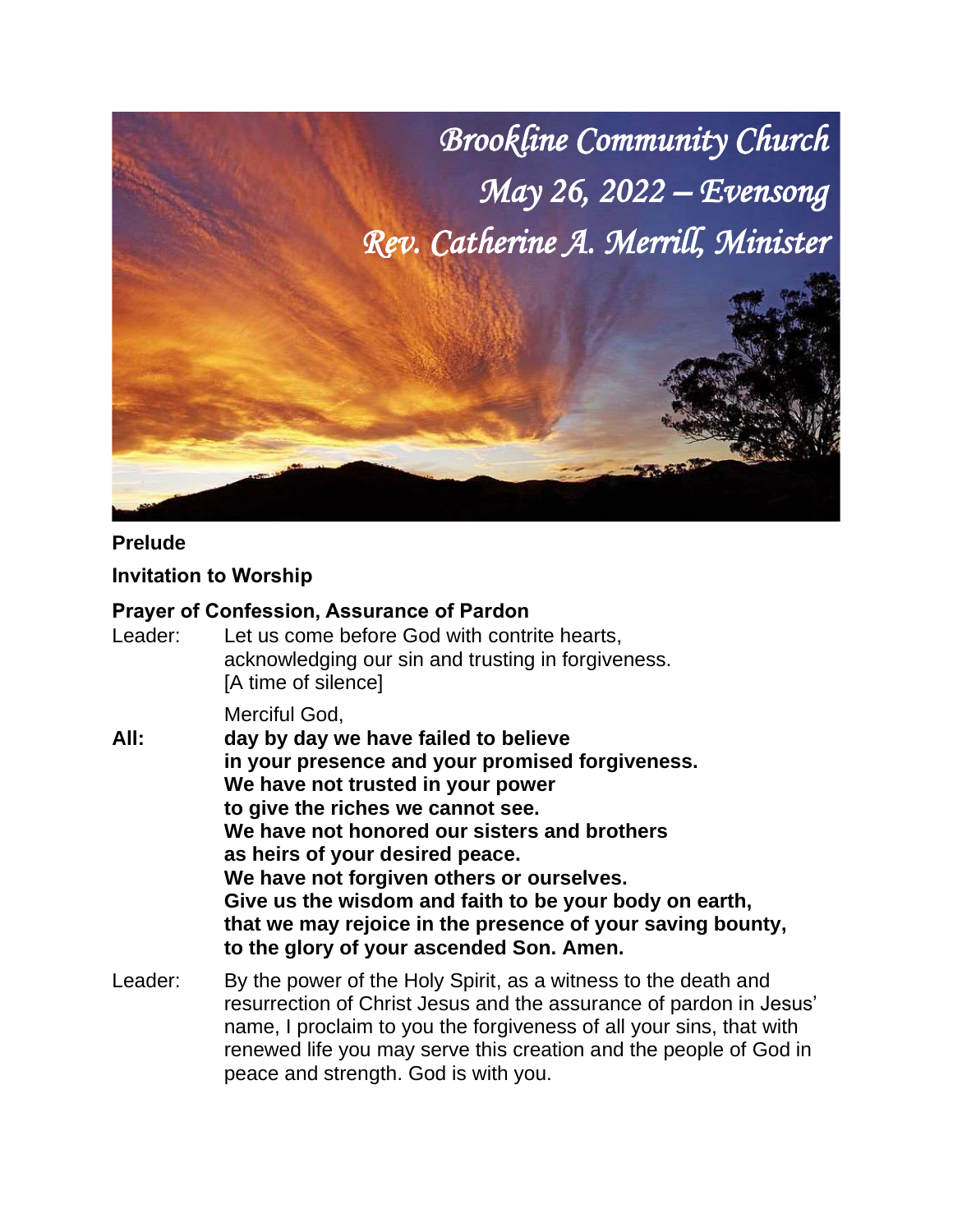# **Lord's Prayer**

Our Father who art in heaven hallowed be thy name. Thy kingdom come, thy will be done, on earth as it is in heaven. Give us this day our daily bread, and forgive us our trespasses, as we forgive those who trespass against us. And lead us not into temptation, but deliver us from evil, for thine is the kingdom, and the power, and the glory forever. Amen.

# **Response to the Lord's Prayer**

Leader: O Lord, open thou our lips.

**All: And our mouth shall show forth thy praise.**

Leader: O God, make speed to save us.

**All: O Lord, make haste to help us.**

## **#805** *Glory Be to the Father*

Leader: Praise ye the Lord. **All: The Lord's Name be praised.**

**Reading of the Psalms assigned for the evening of the 26th of the month**

**Psalm 119:145-152,** *Clamavi in toto corde meo***, pp. 496-497**

**#812** *Write these Words on Our Hearts*

**Psalm 119: 153-160,** *Vide humilitatem***, p. 497**

**#812** *Write these Words on Our Hearts*

**Psalm 119:161-168,** *Principes persecuti sunt***, p. 497**

**#812** *Write these Words on Our Hearts*

**Psalm 119:169-176,** *Appropinquet deprecation***, p. 497**

**#805** *Glory Be to the Father*

**Old Testament Lesson: Jeremiah 31:10-17, pp. 641-642**

**Response to the Old Testament Lesson,** *Magnificat* **(or the Song of the Blessed Virgin Mary), Luke 1:46a-55**

**#805** *Glory Be to the Father*

**Lesson from the New Testament assigned for the Ascension: Luke 24:44- 53, p. 861**

**Response to the New Testament Lesson,** *Nunc Dimittis***, Luke 2:29-32:**

**#805** *Glory Be to the Father*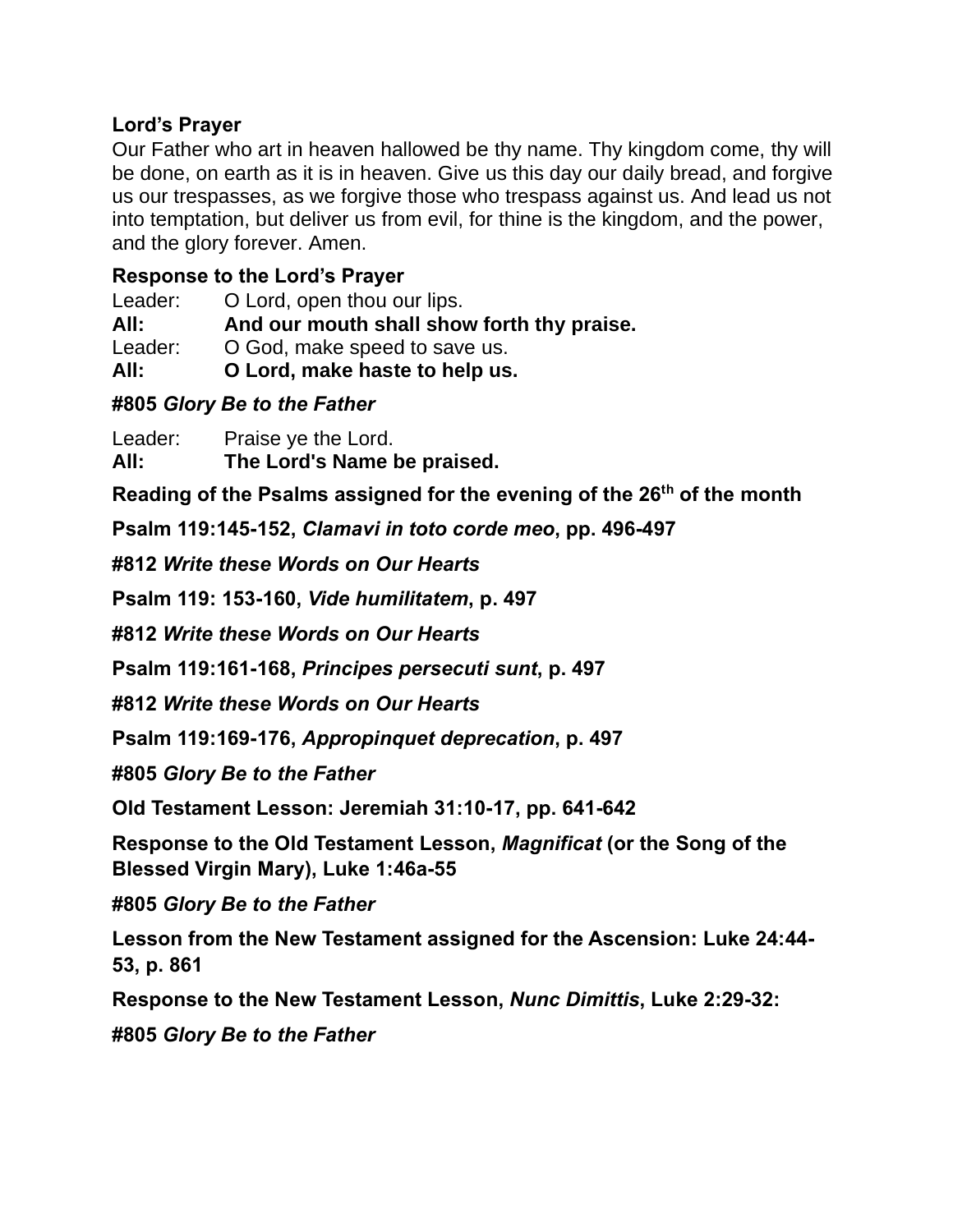# **#14 Apostle's Creed**

# **Preparation for the Closing Collects**

Leader: The Lord be with you.

# **All: And with thy spirit.**

Leader: Let us pray. Lord, have mercy upon us.

#### **All: Christ, have mercy upon us. Lord, have mercy upon us.**

# **#821** *Lord Have Mercy Upon Us*

## **Lord's Prayer**

Our Father who art in heaven hallowed be thy name. Thy kingdom come, thy will be done, on earth as it is in heaven. Give us this day our daily bread, and forgive us our trespasses, as we forgive those who trespass against us. And lead us not into temptation, but deliver us from evil, for thine is the kingdom, and the power, and the glory forever. Amen.

## **Petition for Mercy**

| Leader:                  | O Lord, shew thy mercy upon us.                                                                               |  |  |
|--------------------------|---------------------------------------------------------------------------------------------------------------|--|--|
| All:                     | And grant us thy salvation.                                                                                   |  |  |
| Leader:                  | O Lord, save our political and spiritual leaders.                                                             |  |  |
| All:                     | And mercifully hear us when we call upon thee.                                                                |  |  |
| Leader:                  | Endue thy Ministers with righteousness.                                                                       |  |  |
| All:                     | And make thy chosen people joyful.                                                                            |  |  |
| Leader:                  | O Lord, save thy people.                                                                                      |  |  |
| All:                     | And bless thine inheritance.                                                                                  |  |  |
| Leader:<br>All:          | Give peace in our time, O Lord.<br>Because there is none other that fighteth for us, but only thou,<br>O God. |  |  |
| Leader:                  | O God, make clean our hearts within us.                                                                       |  |  |
| All:                     | And take not thy Holy Spirit from us.                                                                         |  |  |
| <b>The First Collect</b> |                                                                                                               |  |  |
|                          | #820 Threefold Amen (Danish)                                                                                  |  |  |
|                          | The Second Collect at Evening Prayer                                                                          |  |  |
|                          | #820 Threefold Amen (Danish)                                                                                  |  |  |

**The Third Collect, for Aid against all Perils**

**#820** *Sevenfold Amen*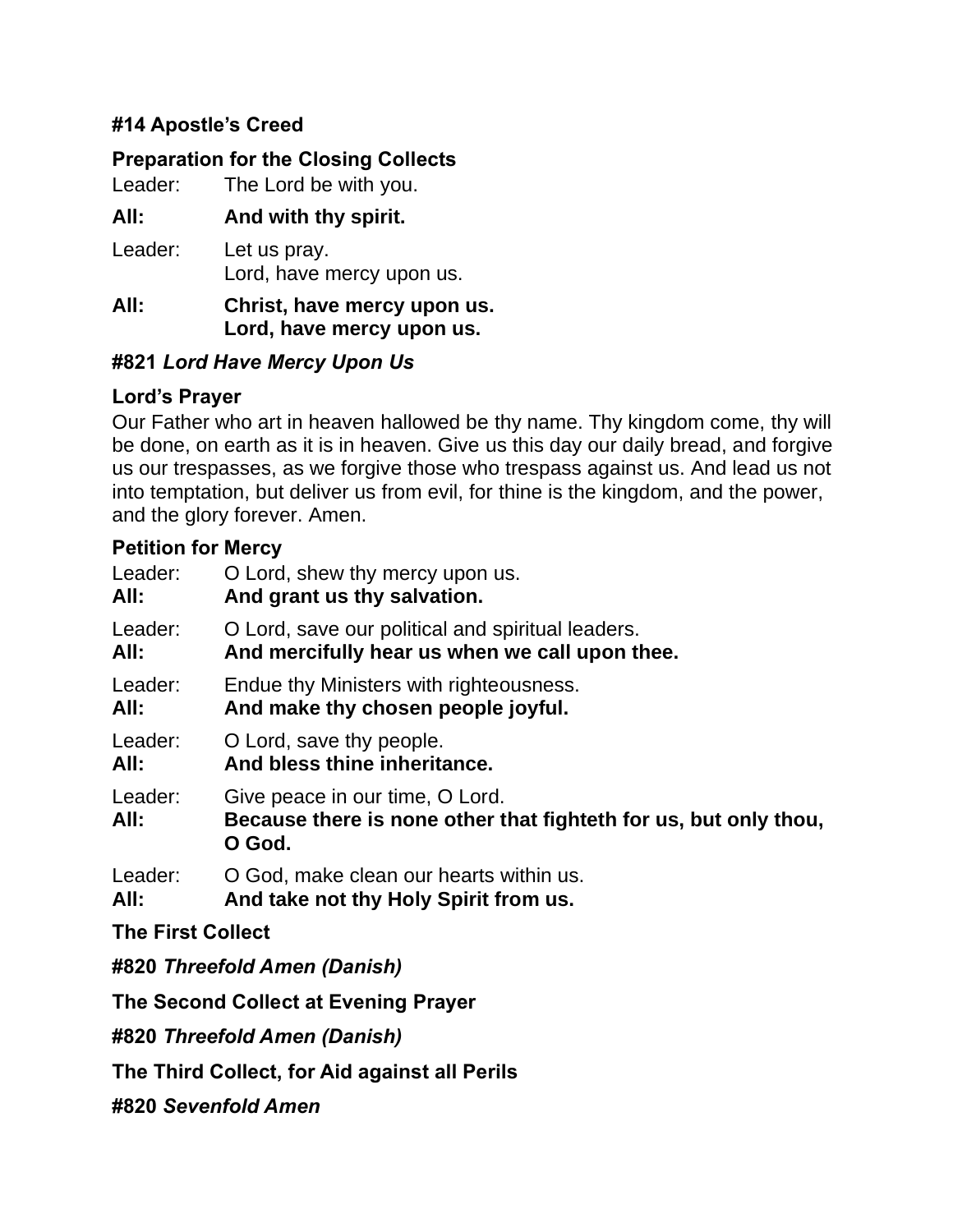**#809** *Praise God from Whom All Blessings Flow*

**A Prayer for the Clergy and People**

**#820** *Threefold Amen (Danish)*

**A Prayer of Saint Chrysostom**

**#820** *Threefold Amen (Danish)*

**2 Corinthians 13:13**

**#820** *Sevenfold Amen*

#### **MINISTRY OF SHARING**

**\*DOXOLOGY: #809 "Praise God from whom all blessings flow; Praise Him, all creatures here below; Praise Him above, ye heavenly host. Praise Father, Son and Holy Ghost. Amen."**

**\*Prayer of Dedication for the Gifts We've Been Given:**

**For the gifts of Jesus' life, death, resurrection, and ascension, and for the privilege of offering the fruits of our hands, let us give thanks to God with what we have this day.**

**Gracious and giving God, you are the One who first has given to us all that we need for life. Guide us to use what we now gather for the well-being of your church, for those in need of shelter and food, for all who suffer for want of your Word, and for nurturing faith in your people. In the name of Christ Jesus, our Lord. Amen.**

**Announcements**

**CONGREGATIONAL RESPONSE: # 840 God Be with You til We Meet Again**

#### **Charge to the Congregation**

**Postlude:**

*Here ends our worship, now let our service begin.*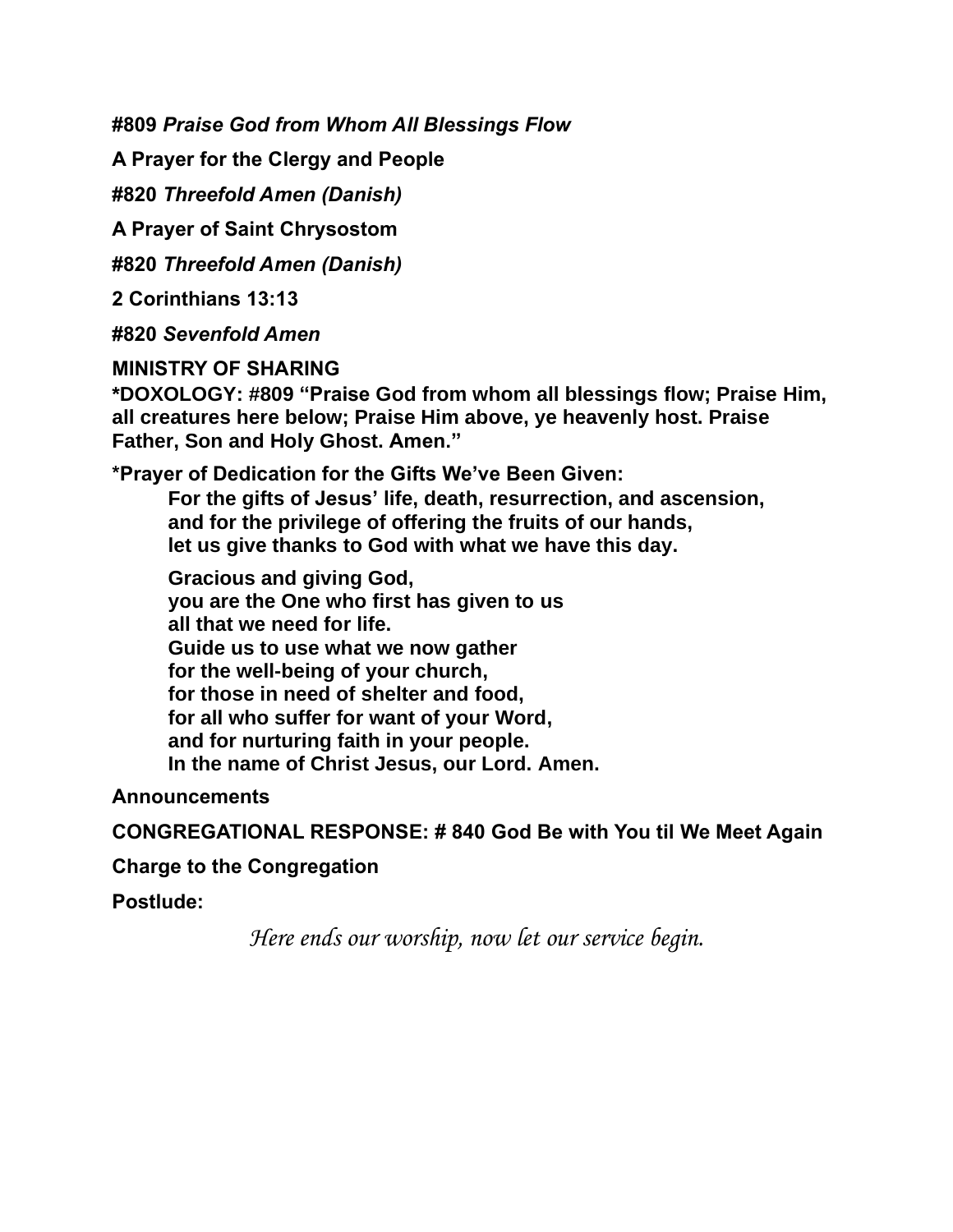

PRAYER LIST **(5/26/22)**

- Friends & family of Braedon O'Connor, Elly Austin, Patty Birner, Jesse Delrossi.
- For everyone to stay as healthy as they can in the days to come
- For the friends & families of those who have died alone
- For our church, that we remain patient with the process of re-opening
- For Luca, Amy's nephew, whose treatments continue
- For Joe, Megan's friend, recovering from knee surgery
- For Joelle, Megan's friend & Joe's wife, recovering from heart surgery
- For Polly, John Panto's sister, recovering from a stroke, who's moving into another facility
- For Michael Esposito, friend of Susan and Russell's family, who is out of a coma but facing innumerable surgeries and other medical challenges
- For Cathy, a friend of Marjorie & David, whose family is going through a really rough patch.
- For those involved in the mass shooting in Buffalo, that they might be supported
- For those involved in the shooting in Uvalde, Texas may they find comfort
- For the families trying to find a way around the shortage of baby formula
- For the families navigating the emotional landscape of graduation
- For the expressions of white supremacy that are holding us back from forming a more perfect union
- For the people of Ukraine, who are finding new life in the death that surrounds them this Eastertide
- For those who have no one to pray for them, accept our prayers
- Individuals serving in our military & their families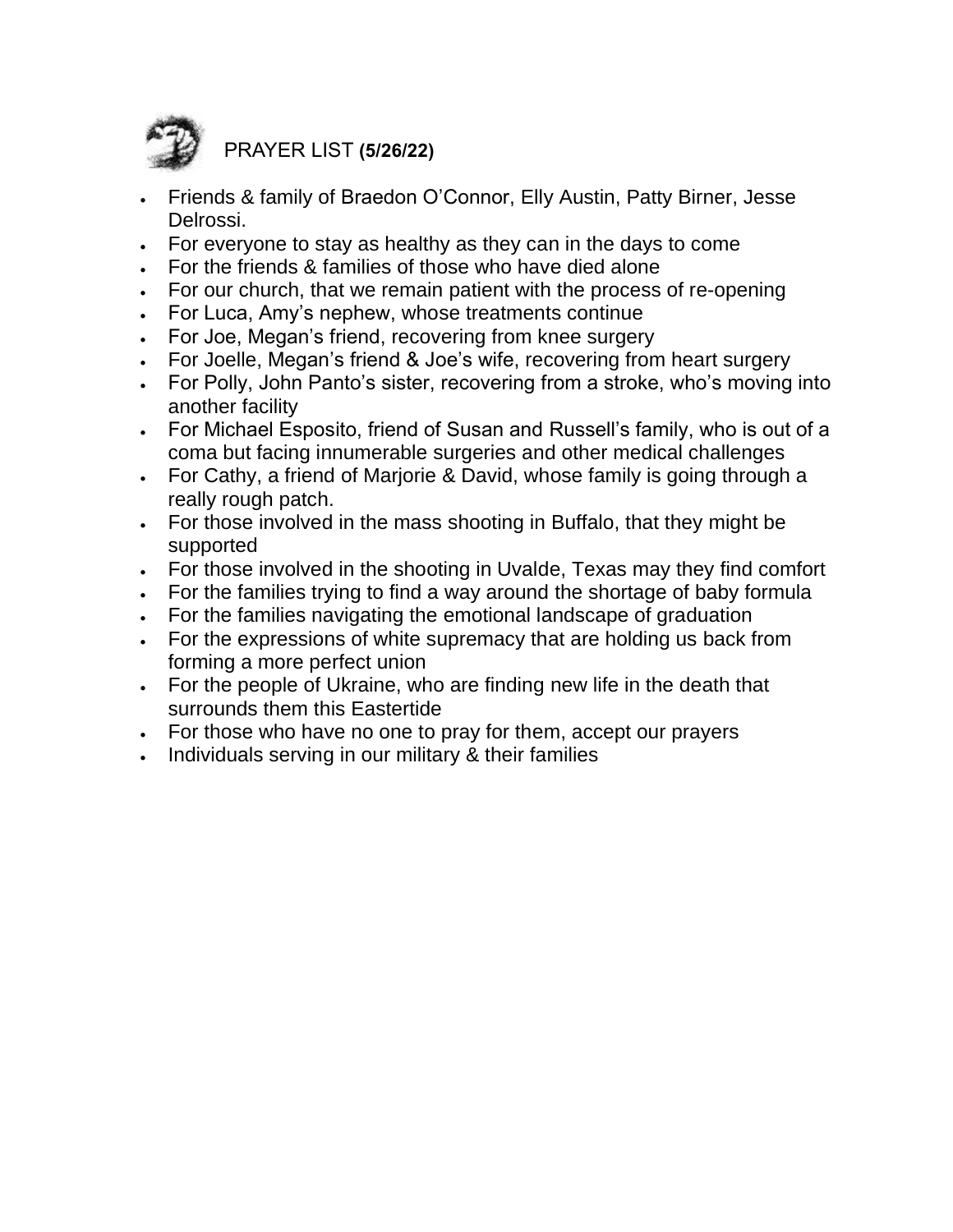# **Household Prayer: Morning<sup>1</sup>**

Gracious God, we thank you for bringing us through the night and for making this new day. You send us out rested and uplifted by your presence. Wherever we go, whatever our work today, whomever we meet, help us to greet our tasks and our leisure with joy. We give you thanks, through Jesus, our Lord. Amen.

## **Household Prayer: Evening**

Wondrous Lord, we marvel that this day has ended, filled with marks of your love even in moments of strife. Now give us rest. Comfort those who have no bed this night, and keep them safe. We bow our heads in gratitude for food, work, friends, family, challenges, and accomplishments. We pray this in the name of the One who watches over us day and night. Amen.

## **Questions for Reflection**

How is your faith strengthened by knowing that we do not look for Jesus in only one place but find the Risen One everywhere, because he has ascended to the throne of God?

## **Daily Awareness Reflection<sup>2</sup>**

At the end of the day, I've been asking myself the following questions. I jot down the answers and ask them again the next evening. I've found it helps me to remain centered as well as increasing my awareness of God in my life. It takes about 10 minutes.

- 1. Slow down. Stop. Prepare yourself to pray by becoming aware of the love with which God looks on you …
- 2. Note the gifts God has given you today. Give thanks to God for them …
- 3. Ask God that this be a time of special grace and revelation …
- 4. With God, review the day. Look at the stirrings of your heart, your thoughts, and your choices as the day progressed. Which have been of God? Which have not? What does God want to say to you about both? …
- 5. Ask for forgiveness for failures/omissions, for healing from their effects …
- **6.** Look forward to the following day, and plan concretely with God how to live it according to God's desire for your life …

<sup>1</sup> The Morning & Evening Prayer and Question for Reflection are reprinted by permission of Westminster John Knox Press from *Feasting on the Word*® *Worship Companion*. Copyright 2014.

<sup>2</sup> Elizabeth Liebert, The Soul of Discernment (Louisville, KY: John Knox Press, 2015), 31.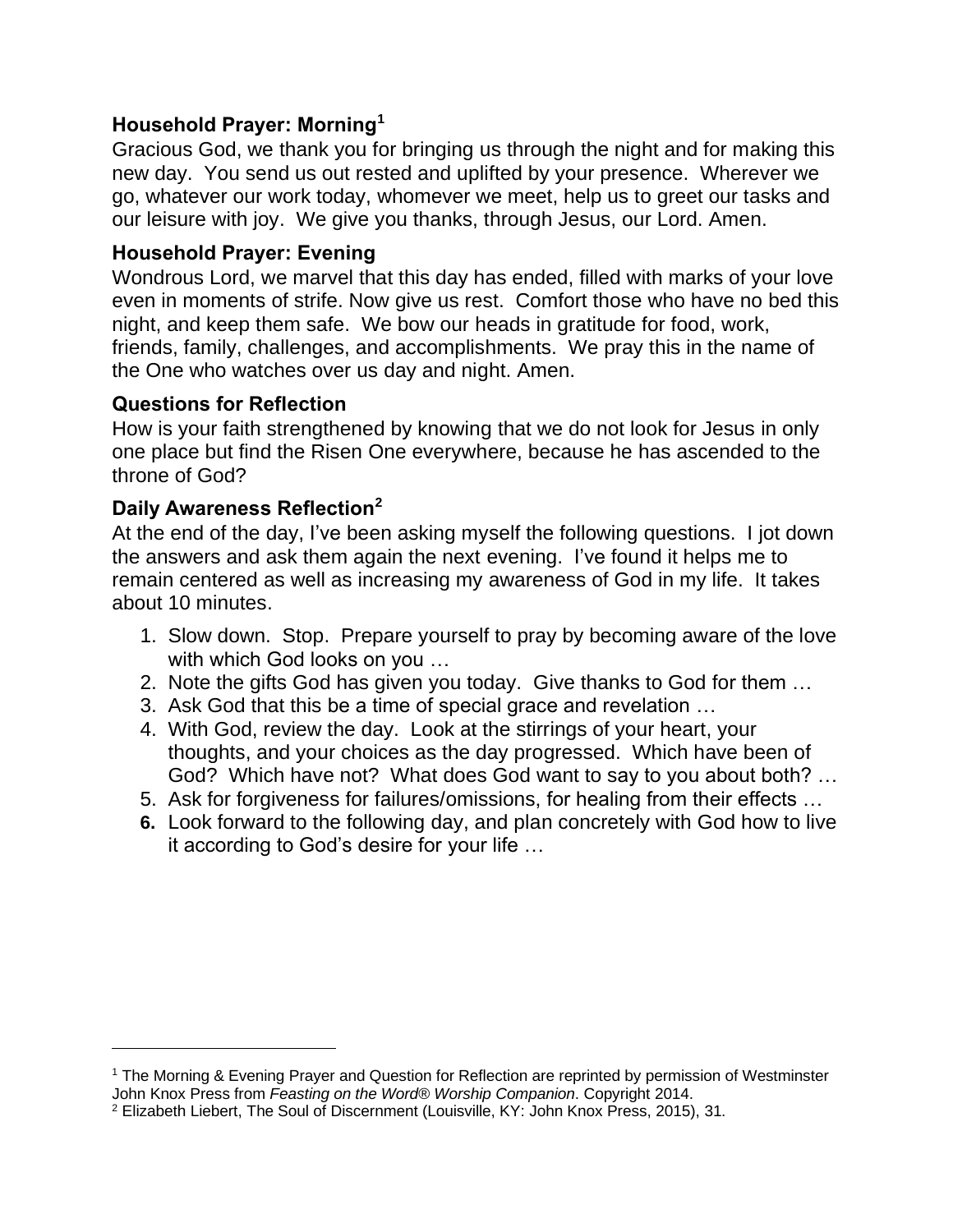## **Announcements**

The church's financial obligations continue. If you are able, please mail your offering to: Brookline Community Church, PO Box 507, Brookline, NH 03033.

|       |          |          | Actual Income   Actual Expenses   Income vs. Expenses +/- |
|-------|----------|----------|-----------------------------------------------------------|
| April | \$23.994 | \$33.647 | (\$9,654)                                                 |

Please shop smile.amazon.com and choose Brookline Community Church as your charity to support the church. Thanks!

There are several ways to send your offering.

**1.** Text "GIVE" to 603-506-4455 for your first time. Click "Sign In" then "Register for an Account**"**

**2.** Scan the QR code



**3.** Mail to: Brookline Community Church, PO Box 507, Brookline, NH 03033.

# **VFW Memorial Day Remembrance on the Town Hall Steps, 5/30, 9:30am**

After a hiatus of a couple years, we are able to gather again on Memorial Day to remember those we've lost. Please join the VFW and American Legion veterans, as well as Rev. Cath, who will offer the invocation, on Memorial Day at the Town Hall.

# **Homeless keys looking for an owner on the back table:**

In tidying up the 3<sup>rd</sup> floor classrooms, we found a number of keys that are looking for a home. They may have been there a while, so see if they were the set you were never able to find! See Susan Haight [\(sdlhaight@gmail.com\)](mailto:sdlhaight@gmail.com) for more details.

# **Order Your June Take Home Meal Now: Smoked Barbeque**

On SATURDAY, June 18<sup>th</sup> at 4:00pm, there will be a special Take Home Meal pick up of barbeque, cornbread and other sides. There's a limited number of dinners (we really mean it!), so get your order in now.

# **May is Military Appreciation Month, bring in any extra cards we can send**

Outreach is putting together a note writing campaign to send notes to our military personnel. If you have spare note cards, please bring them in. Contact Amy [\(arazz3914@gmail.com\)](mailto:arazz3914@gmail.com) for more details.

# **Make Sure to Get Your Parking Placards for the Lake!**

We hope to worship more often at the Lake than in previous years. So make sure you have an up to date parking placard.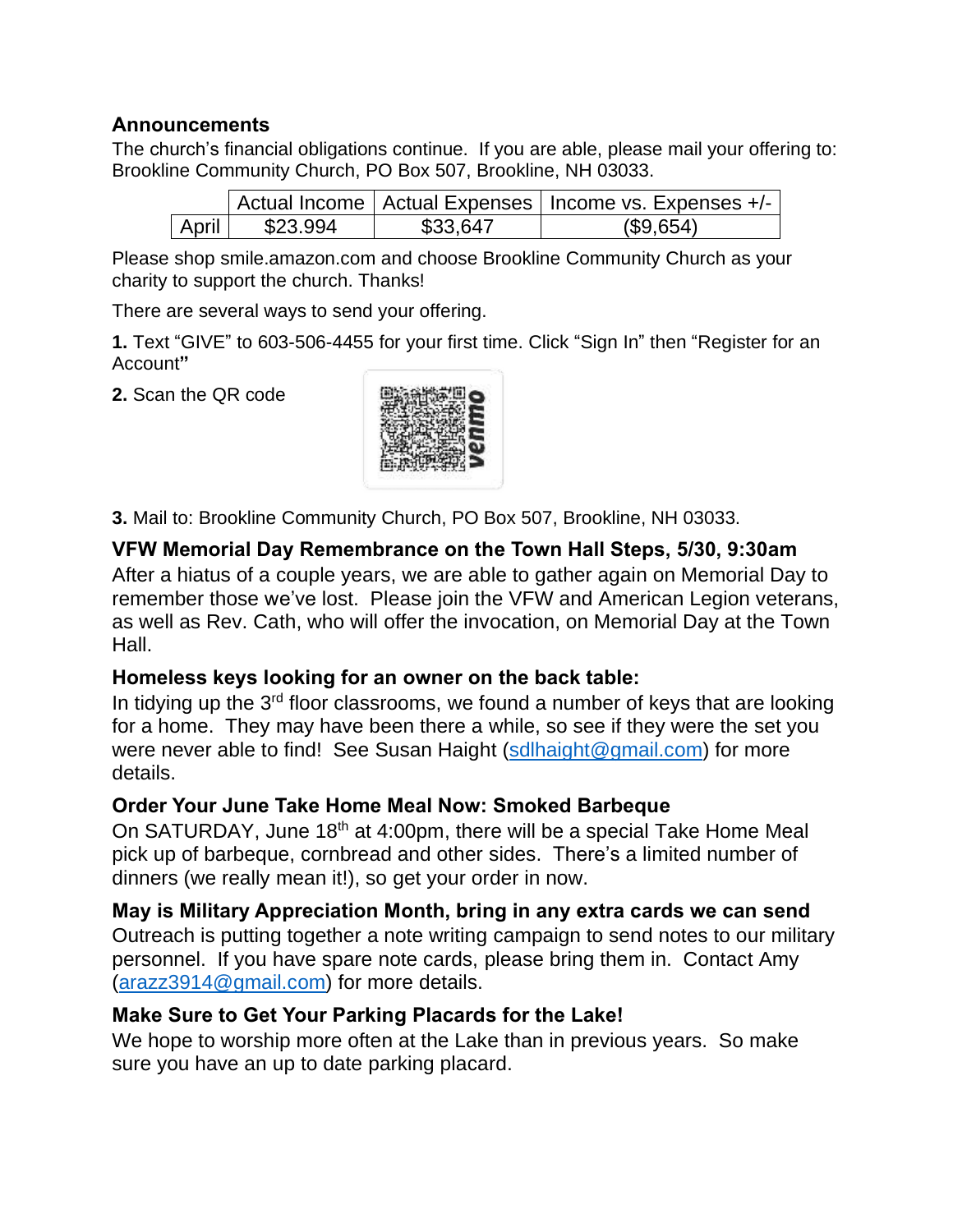## **Looking for feedback on changes in our Covid protocols**

Over the next few weeks we'll be experimenting with changes in our Covid-19 protocols, trying to relax some of our guidelines. Our intention is to help folks feel more connected with one another. But the same changes might feel great for some and off-putting for others. Please speak with Rev. Cath, Ann or any of the deacons to let us know how the changes make you feel.

## **Free Covid Home Tests**

1. Gov. Sununu [announced](https://www.governor.nh.gov/news-and-media/free-home-rapid-covid-19-tests-now-available-new-hampshire-residents) a program to deliver free Covid home tests to NH [residents.](https://www.governor.nh.gov/news-and-media/free-home-rapid-covid-19-tests-now-available-new-hampshire-residents) You just go to the [program's](https://sayyescovidhometest.org/) website, put in your zip code and then follow the prompts. They're delivered via Amazon.

2. The federal government will deliver four tests to your home. Just enter your details on a special US Post [Office](https://special.usps.com/testkits) web page. And if you've ordered 4 in the past, you can get four more the same way!

#### **Brookline Food Pantry**

Although we cannot be together physically at this time, Outreach is continuing to work through the Brookline Welfare office & CERT (Community Emergency Response Team) to address our community's needs.

The Brookline food pantry is now open on Tuesdays & Thursdays from 10-2:00 for dropoffs only. There is a list on the Brookline Food Pantry's [Facebook](https://www.facebook.com/BrooklineFP/) page that is being updated as items are needed.

There's a family who has just become guardians of a little girl. They're looking for:

T-shirts/Onesies (long & short sleeve) Leggings Summer PJ's (long and short sleeve) Spring Coat Light Sweatshirts/sweaters

Size 5T shoes (summer closed-toe sandals and sneakers) Mother & Child gift card Target Gift Card Toddler Bed-size bedding

For the food pantry, in addition to Market Basket gift cards, this week, they're looking for:

laundry detergent dish soap

toilet paper kitchen sponges

If you know of anyone who could use some help from the Food Pantry, please let Angie or Amy know. We sense there's more need in the community than is currently picking up food.

Non-perishables can be dropped off at Brookline Town Hall (downstairs near the Town Clerk's Office), at the Brookline Post Office, or at the Cozy Tae Cart any time those places are open.

As always, perishable items such as bread, cheese, butter, eggs, meats, and milk can be donated during open pantry hours: Tues and Thurs, 10am - 2pm.